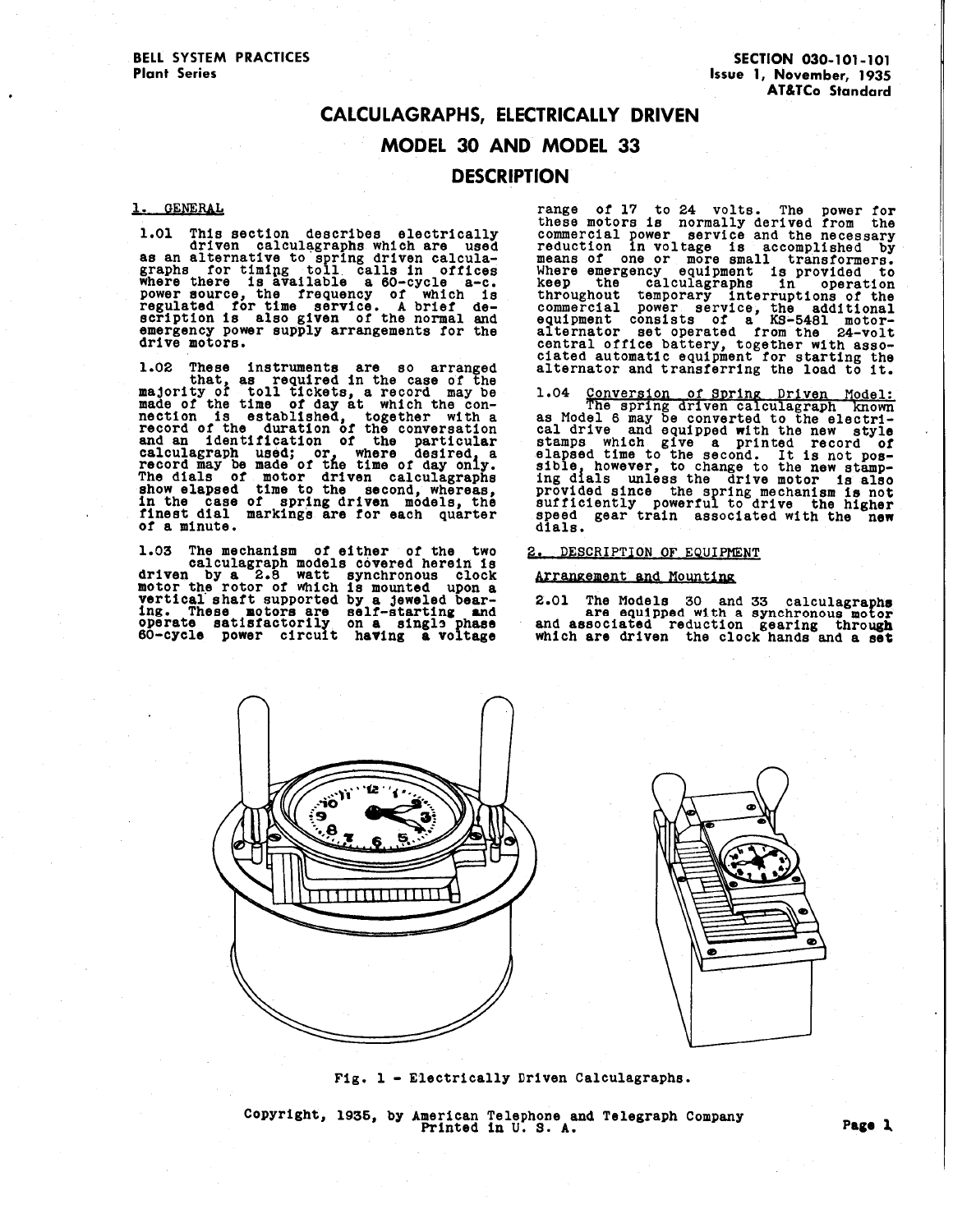### SECTION 030-101-101

of stamping dials and pointers for record-<br>ing the time of day and the elapsed time on<br>toll tickets. Two operating levers equipped with hand grips afford means for actu-<br>ating the stamping mechanism. An inked<br>ribbon runs between two spools and across<br>the stamping dials. The mechanism of the<br>Model 30 calculagraph is contained within a<br>round case ap are arranged for mounting in the keyshelf<br>in such a way that the face is slightly<br>above the surface of the shelf. The Model <sup>33</sup>calculagraph will fit.into an A-type key mounting and takes up four key spaces while the Model 30 is usually located in a space provided tor it between two adjacent switchboard positions. Fig. 1 shows a view or these two models. The various details of the mechanisms are shown in figures of<br>the sections of Division A400 which apply.

### Stamping Equipment

2.02 Fig. 2 shows an example of the im-<br>pressions made by the Model 30 cal-<br>culagraph when the levers are operated to<br>their various positions. Similarly Fig. 3<br>shows the impressions made by the Model 33<br>calculagraph. In th

rangement of the dials differs in that, in the Model 30, the time of day is printed on the right-hand side of the ticket while, in the Model 33, the record of the time of day appears on the left side of the ticket. The<br>relative positions of the minutes and<br>seconds elapsed time stamps are also re-<br>versed.

Elapsed Time Dial and Calculagraph Serial Numbers

*(* 

 $\blacksquare$ \ *)*   $\setminus$  .

2.03 Due to the greater power available in<br>the motor driven mechanism as com-<br>pared with the spring mechanism, the pared with the spring mechanism, the elapsed time stamps are arranged to facili-<br>tate more precise records. As shown in the<br>above figures, these models have 30-minute<br>and 60-second dials. Within each of the dials is a pointer, one designated MINS and the other SECS and around each pointer and designation is a circle with a small gap in it where the tip of the pointer comes. The purpose of the circle about the pointer is<br>to make easily discernible all cases where<br>a ticket has been improperly placed in the<br>calculagraph either at the start or at the<br>finish of a conversation. If at either<br>stamping op placed, the impression of the circle will<br>not be concentric with that of the dial. By noting how far out or center the two 1m-



e<br>Page 2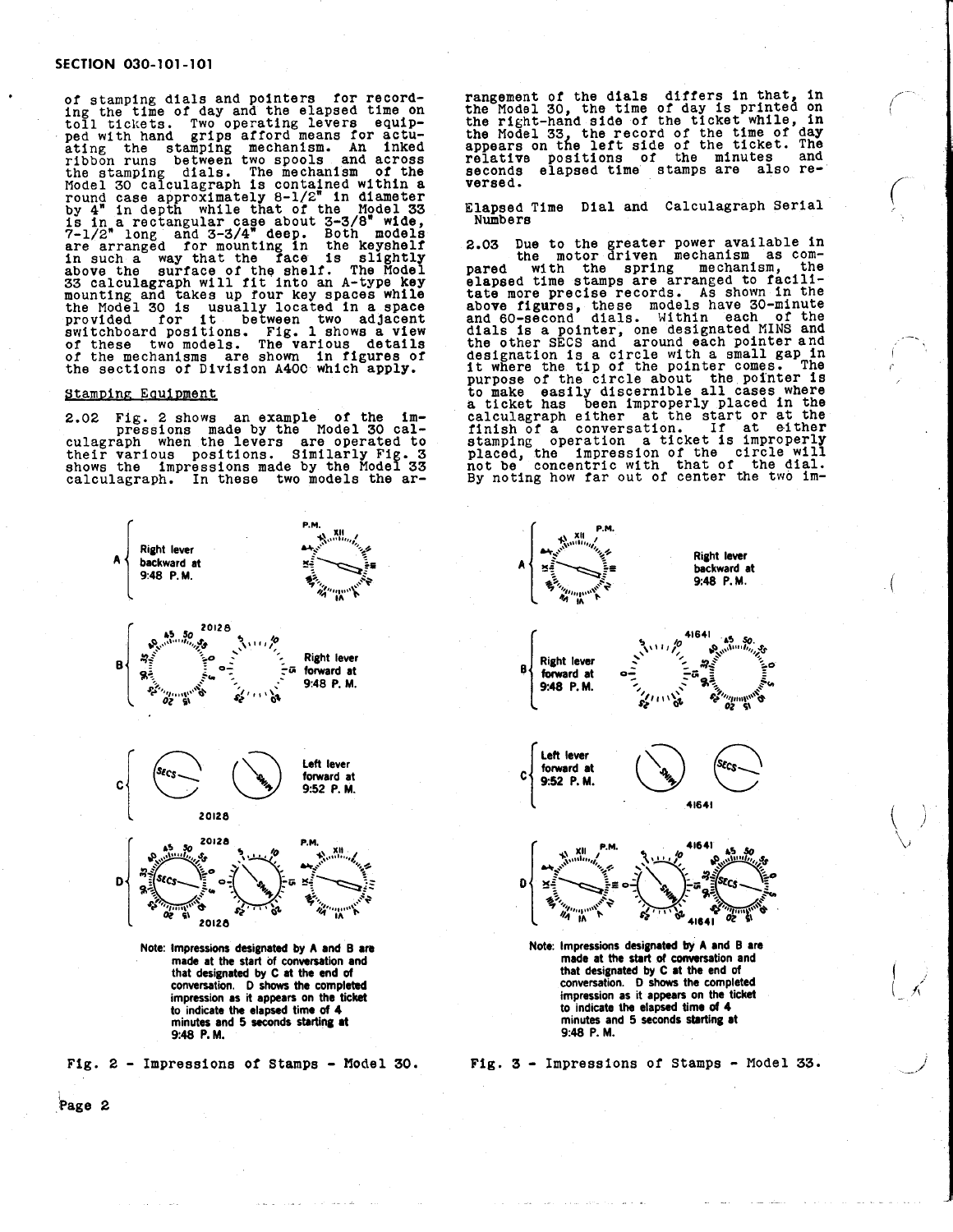pressions are, it is possible to interpret correctly the length or the interval re- corded.

2.04 Each elapsed time dial and the asso- ciated pointer-are assembled in the calculagraph with the end *ot* the vointer even with the zero or its dial. As the dial and its pointer rotate as a unit at<br>the same rate, the end of the pointer re-<br>mains always at the zero of the dial.<br>Pulling the right-hand operating lever to-<br>ward the operator causes an impression to<br>be made of the e causes an impression to be made of the elapsed time pointers and of a second num-<br>ber stamp which also bears the serial num-<br>ber of the calculagraph. As the dials and pointers rotate continuously, the printed record, in which the dials are stamped at the beginning and the pointers at the end or the interval, shows the elapsed time.

2.05 Since the elapsed time dials and pointers are positively driven while <sup>a</sup>friction drive is provided in the gear train associated with the clock hands and time or day pointers, setting the clock has no effect upon the positions or the elapsed time dials and pointers. However, to guar<sup>d</sup>against interference with the normal move- ment or the clock mechanism while a record is being stamped, the mechanism is so ar ranged that the various dials and pointers may remain stationary for an interval while<br>an impression is being printed but will<br>spring ahead to their proper positions when<br>the associated operating lever is released.

2.06 The purpose *ot* the two stamps bearing the serial number is to atrord <sup>a</sup> means for checking that the initial and<br>final stampings were both made by the same<br>instrument as well as to determine which calculagraph was used. It is essential in<br>measuring an elapsed time interval that<br>only one calculagraph be used as no attempt<br>is made to maintain a relationship between<br>the positions of the elapsed time dials of<br>different

Time *ot* Day Stamps

2.07 The time of day record as shown in<br>Figs. 2 and 3 is stamped by pushing<br>backward the right-hand operating lever.<br>The outer stamping dial which carries the<br>minute markings and Roman numerals for each<br>hour of the day doe rotates at the same speed as does the min- ute hand and is driven by gearing so ar ranged that the position of the pointer is<br>in constant agreement with that of the min-<br>ute hand on the clock face, whether it<br>latter is turned by the clock mechanism, as<br>in normal operation, or manually, as when<br>resetting

position is retained in proper relationship with the position or the minute pointer. The disc upon which the hour pointer is .mounted also carries a pin to control the I~S 1, SECTION 030-101-101 setting of the star wheel which causee either the "A.M." or the "P.M." stamp to be printed when the right-hand operating lever is pushed backward to record the time or day. Ribbon 2.08 The ribbon which provides the neces- sary ink tor the impression of the various dials and stamps is stretched rrom a ribbon spool on one side of the dials across them to another spool on the oppo- side side. These spools are concealed within the case but are accessible tor re- placement of the ribbon. Associated with each ribbon spool is a ratchet and pawl ar- ranged to rotate the spool slightly and wind in some of the ribbon when the operat- ing lever which is then actuating the rib- bon teed returns to normal after stamping a record of elapsed time. In the Model 33 calculagraph, the return to normal or either operating lever rrom the forward op- erated position advances the ribbon. In earlier models, however, the ribbon is ad- vanced only by the return or the operating lever which is on the side toward which the ribbon is moving at the time. The arrange- ment of the ribbon reverse mechanism of the Model 33 calculagraph is such that rieither operating lever should be moved to its tor- ward position unless there is a ribbon in the instrument. 2.09 The pawl or the spool from which the ribbon is being unwound is kept troa engaging with its ratchet by the ribbon re- versing mechanism. A properly tensions~ brake upon the ribbon spool head keeps the nibbon taut. In general, calculagraphs which nave been converted trom the spring driven Model 6 have retained the same auto- matic ribbon reversing mechanism which they had before conversion. This mechanism !unctions when a certain amount or ribbon has been wound upon the spool which is be- comin~ tull. This is known as the •rull spool type and has been superseded by the "unwound spool" or "empty spool• type. In the case or the latter when the ribbon is unrolled until approximately two turns re- main upon the spool, the ribbon reverse mechanism functions to inter~ange . the pawls, one or the other *ot* which always en- gages the ratchet associated with each rib- bon spool. This causes the direction or travel or the ribbon to be reversed. 3, POWER SUPPLY Normal Supply 3.01 The 115 or 230-volt, 60-cycle single- phase, \_frequency regulated commercial power serv1ce is brought in through a SAFtoFUSE unit to the transformer where the line potential is reduced to 23 volts. Where a reserve source or alternating cur- rent is provided, the circuit is designed to switch the transformer equipment auto- matically to the emergency power source during periods or tailure or the commercial service. 3.02 The transformer output is wired to a ruse panel *tor* connection to the cal- culagraph supply circuits. These supply circuits, each or which cares *t.or tour* cal-

Page 3